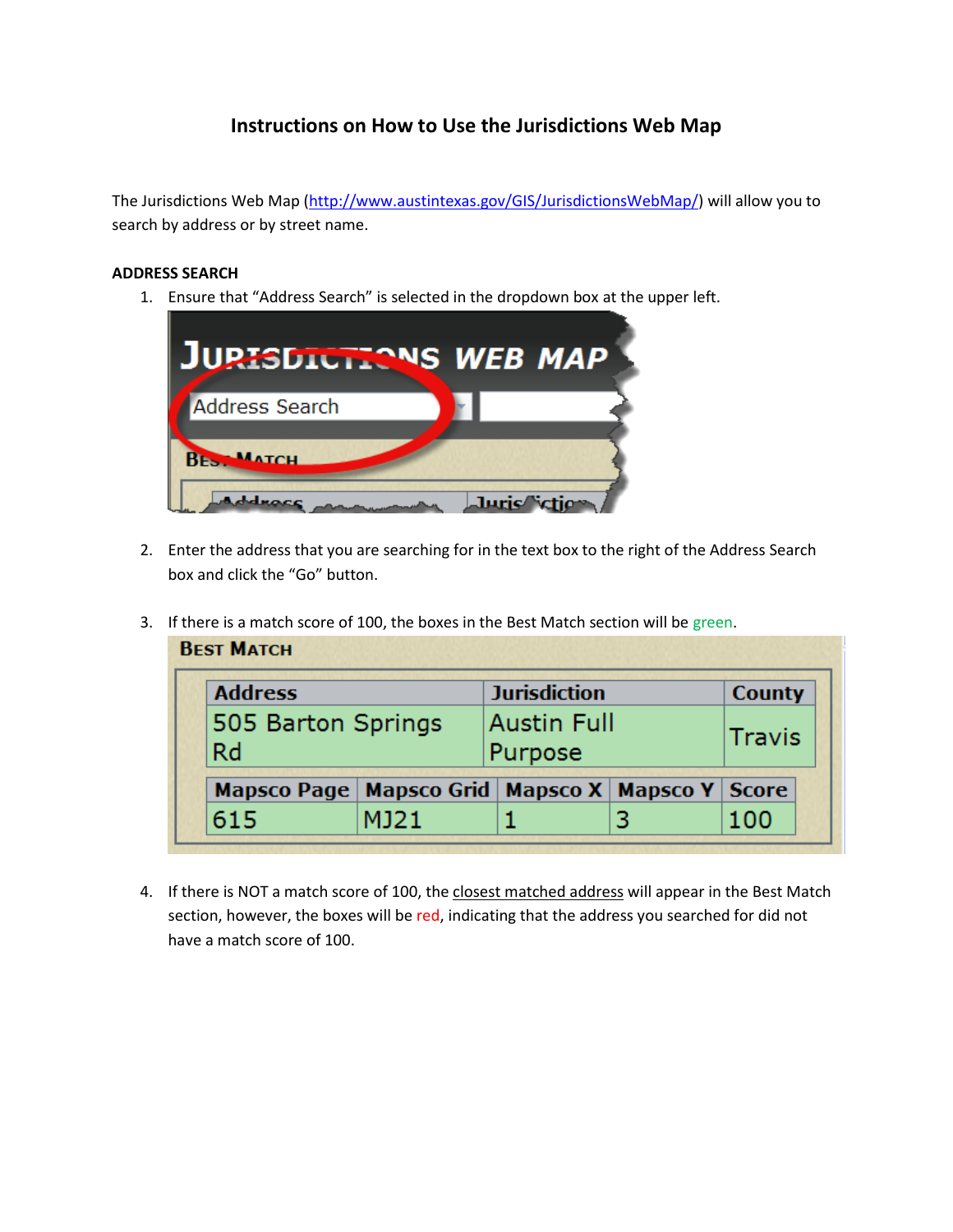| <b>BEST MATCH</b><br>501 Barton Springs Rd<br>was entered into the Address<br><b>Address</b><br>Search box |      | <b>inty</b>                                     |  |              |
|------------------------------------------------------------------------------------------------------------|------|-------------------------------------------------|--|--------------|
| 503 Barton Springs<br><b>Rd</b>                                                                            |      | <b>Prustin Full</b><br><b>Travis</b><br>Purpose |  |              |
| Mapsco Page   Mapsco Grid   Mapsco X   Mapsco Y                                                            |      |                                                 |  | <b>Score</b> |
| 615                                                                                                        | MJ21 |                                                 |  |              |

5. If the address you are looking for is listed in the "Possible Address Matches" section, you can click on the address to update the information and map with the selected address.

|                         | <b>POSSIBLE ADDRESS MATCHES</b> |              |  |
|-------------------------|---------------------------------|--------------|--|
| <b>Place ID Address</b> |                                 | <b>Score</b> |  |
| 3098504                 | <b>503 BARTON SPRINGS RD</b>    | 67           |  |
| 802689                  | 505 BARTON SPRINGS RD           | 67           |  |
| 785601                  | <b>SAZ BARTON SPRINGS</b>       | 67           |  |
| 1142595                 | <b>510 BARTON SPRINGS RD</b>    | 67           |  |

- 6. If the address contains buildings and/or units, they will be listed under the "Buildings and Units" tab along with their Place ID (which is known as the RSN in AMANDA)
- 7. The Annexation History tab will provide information regarding when the property was annexed into the City of Austin
- 8. The Property Profile tab will provide the legal description and zoning for the property as well as a link to the property record on the Travis Central Appraisal District (TCAD) or Williamson County Appraisal District (WCAD) web site.

|                 | BUILDINGS AND UNLIS ANNEXATION TORY  | <b>PROPERTY PROFILE</b> |
|-----------------|--------------------------------------|-------------------------|
| Parcel ID       | 0202000119                           |                         |
|                 | Legal Description LOT 1 TEXAS CENTER |                         |
| <b>Block ID</b> |                                      |                         |
| Lot ID          |                                      |                         |
| <b>Zoning</b>   | P-NP                                 |                         |
|                 |                                      |                         |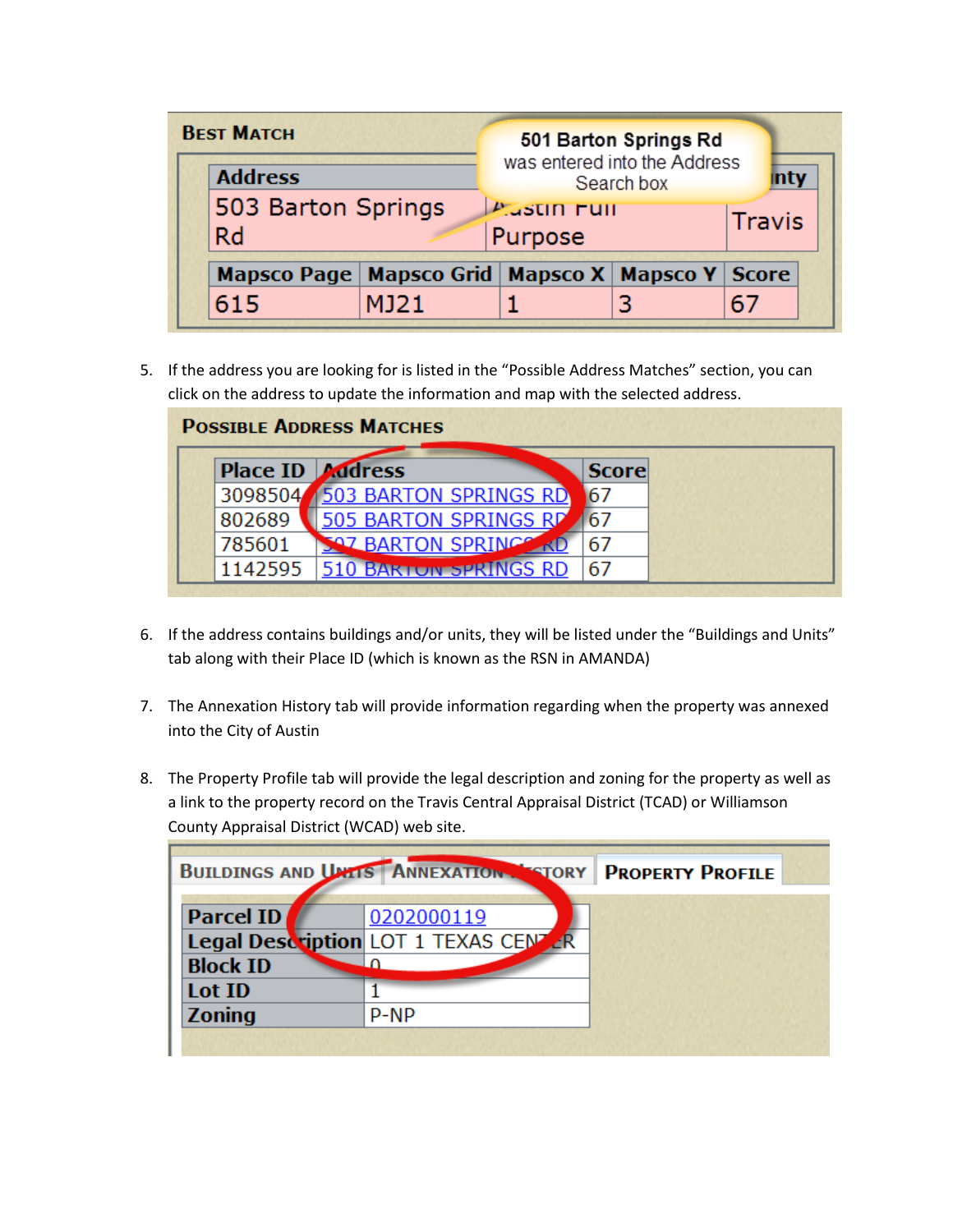## **STREET SEARCH**

1. Ensure that "Street Search" is selected in the dropdown box in the upper left.



2. Type in all or part of the street name in the text box next to Street Search. The tool will list all street names that contain the search string entered into the text box.

| <b>JURISDICTIONS WEB MAP</b> |                         |             |    |  |  |
|------------------------------|-------------------------|-------------|----|--|--|
| <b>Street Search</b>         | <b>Oltorf</b>           |             | Go |  |  |
|                              |                         |             |    |  |  |
| <b>Place ID</b>              | <b>Full Street Name</b> | <b>City</b> |    |  |  |
| 5699                         | <b>E</b> Oltorf St      | Austin      |    |  |  |
| 5700                         | W Oltorf St             | Austin      |    |  |  |
|                              |                         |             |    |  |  |

3. You can then select the street that you are interested in, which will then provide a list of valid addresses on that street.

| <b>Place ID</b> | <b>Address</b>      | <b>City</b> |
|-----------------|---------------------|-------------|
| 753116          | 101 W Oltorf St     | Austin      |
| 752900          | 120 W Oltorf St     | Austin      |
| 3377029         | 120 1/2 W Oltorf St | Austin      |